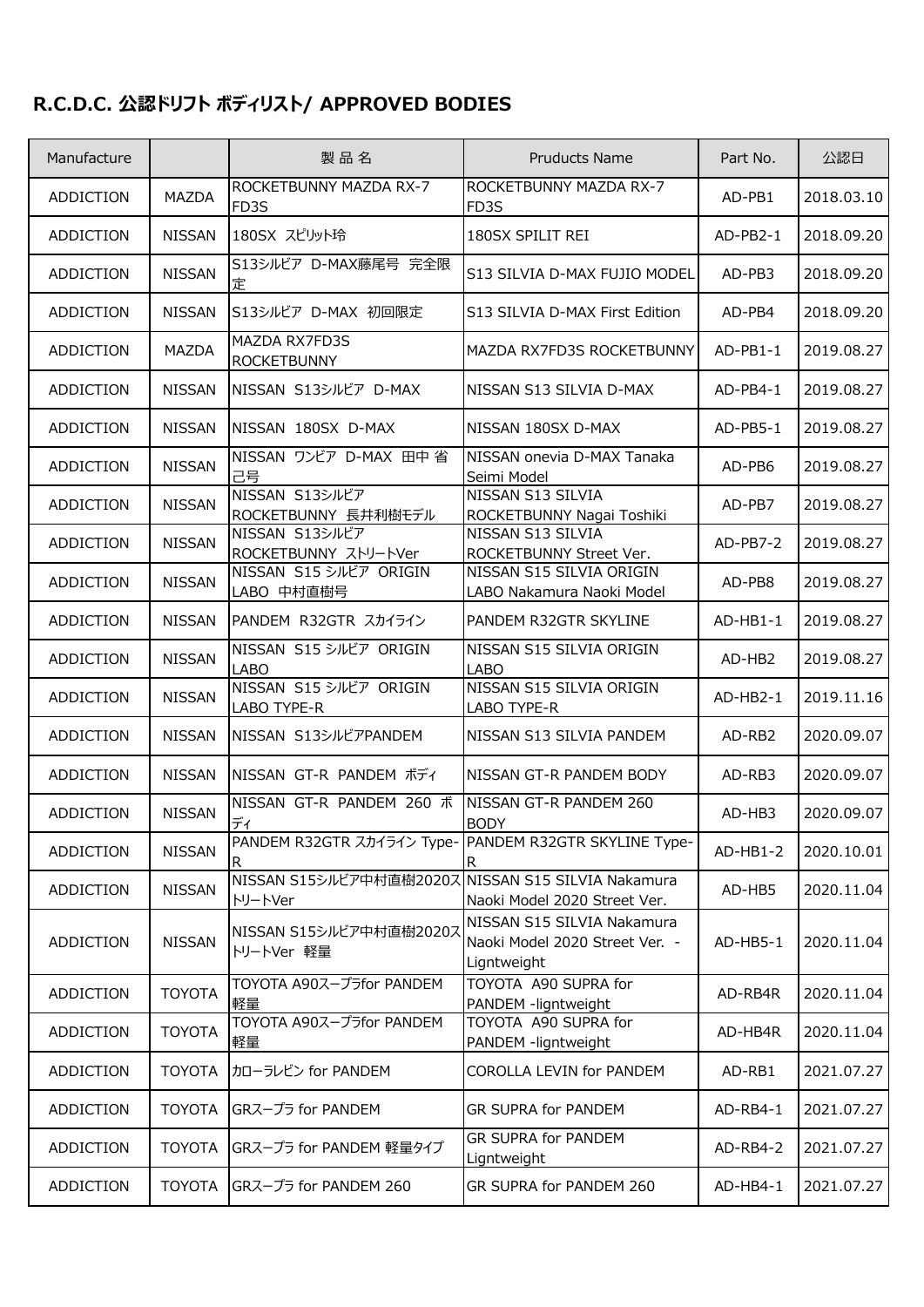| <b>ADDICTION</b> | <b>TOYOTA</b> | GRスープラ for PANDEM 260                                                                         | GR SUPRA for PANDEM 260                                                                                                        | AD-HB4-2 | 2021.07.27 |
|------------------|---------------|-----------------------------------------------------------------------------------------------|--------------------------------------------------------------------------------------------------------------------------------|----------|------------|
| <b>ADDICTION</b> | <b>TOYOTA</b> | GRヤリス for PANDEM                                                                              | <b>GR YARIS for PANDEM</b>                                                                                                     | AD-RB5   | 2021.07.27 |
| <b>ADDICTION</b> | <b>TOYOTA</b> | GRスープラ for HYCADE                                                                             | <b>GR SUPRA for HYCADE</b>                                                                                                     | AD-RB7   | 2021.07.27 |
| ADDICTION        | <b>TOYOTA</b> | GRスープラ for HYCADE260                                                                          | GR SUPRA for HYCADE 260                                                                                                        | AD-HB7   | 2021.07.27 |
| <b>ADDICTION</b> | <b>NISSAN</b> | 180SX PANDEMV3                                                                                | 180SX PANDEMV3                                                                                                                 | AD-RB8   | 2021.07.27 |
| <b>ADDICTION</b> | <b>NISSAN</b> | 180SX PANDEMV3 260                                                                            | 180SX PANDEMV3 260                                                                                                             | AD-HB8   | 2021.07.27 |
| <b>ADDICTION</b> | <b>NISSAN</b> | NISSAN スピリット玲Z33                                                                              | NISSAN Spirit REI Z33                                                                                                          | AD-TAMHB | 2021.10.25 |
| Manufacture      |               | 製品名                                                                                           | <b>Pruducts Name</b>                                                                                                           | Part No. | 公認日        |
| <b>OVERDOSE</b>  | <b>TOYOTA</b> | トヨタ JZX100 クレスタ クリアボディー                                                                       | TOYOTA JZX100 CRESTA                                                                                                           | OD 1022  | 2016.03.18 |
| <b>OVERDOSE</b>  | <b>TOYOTA</b> | トヨタ JZS161 アリスト sessions ver.<br>クリアボディー                                                      | TOYOTA JZS161 ARISTO<br>sessions ver.                                                                                          | OD 1070  | 2016.03.18 |
| <b>OVERDOSE</b>  | <b>TOYOTA</b> | トヨタ GRX130 マークX ST-GARAGE<br>ver. クリアボディー                                                     | TOYOTA GRX130 MARK X ST-<br>GARAGE ver.                                                                                        | OD 1139  | 2016.03.18 |
| <b>OVERDOSE</b>  | <b>TOYOTA</b> | トヨタ JZX100 チェイサー クリアボディー                                                                      | TOYOTA JZX100 CHASER                                                                                                           | OD 1347  | 2016.03.18 |
| <b>OVERDOSE</b>  | <b>TOYOTA</b> | サイオン FR-S クリアボディー                                                                             | <b>SCION FR-S</b>                                                                                                              | OD 1348  | 2016.03.18 |
| OVERDOSE         | <b>TOYOTA</b> | トヨタ JZX100 マークII クリアボディー                                                                      | TOYOTA JZX100 MARK II                                                                                                          | OD 1636  | 2016.03.18 |
| <b>OVERDOSE</b>  | <b>TOYOTA</b> | サイオン Weld FR-S クリアボディーセット                                                                     | <b>SCION Weld FR-S</b>                                                                                                         | OD 1987  | 2016.03.18 |
| <b>OVERDOSE</b>  | <b>TOYOTA</b> | トヨタ JZX100 マークII クリアボディー<br>&Weld 百式伍號機グラフィックデカール                                             | TOYOTA JZX100 MARKII Clear<br>Body&Weld HYAKUSHIKI<br><b>GOGOUKI Graphic Decal Set</b>                                         | OD 2370  | 2017.10.30 |
| OVERDOSE         | <b>TOYOTA</b> | セット<br>トヨタ JZX100 マークII クリアボディー<br><b>&amp;TEAM Kenji with TOMEI</b><br>POWERED グラフィックデカールセット | TOYOTA JZX100 MARKII Clear<br>Body &TEAM Kenji with TOMEI<br><b>IPOWERED Graphic Decal Set<br/> TOYOTA JZX100 MARKII Clear</b> | OD 2371  | 2017.10.30 |
| <b>OVERDOSE</b>  | <b>TOYOTA</b> | トヨタ JZX90 マークII クリアボディー& 増<br>田☆レーシンググラフィックデカールセット                                            | Body & MASUDA RACING Graphic<br>Decal Set                                                                                      | OD 2372  | 2017.10.30 |
| Manufacture      |               | 製品名                                                                                           | <b>Pruducts Name</b>                                                                                                           | Part No. | 公認日        |
| PANDORA RC       | <b>TOYOTA</b> | Toyota MARK II GX71 GT-<br><b>TWINTURBO</b>                                                   | Toyota MARKII GX71 GT-<br><b>TWINTURBO</b>                                                                                     | PAB-2101 | 2016.07.29 |
| PANDORA RC       | <b>TOYOTA</b> | Toyota AE86 N-2 < N-J-N2>                                                                     | Toyota AE86 N-2                                                                                                                | PAB-2102 | 2016.07.29 |
| PANDORA RC       | <b>TOYOTA</b> | Toyota MARK II JZX81 2.5GT-<br><b>TWINTURBO</b>                                               | Toyota MARKII JZX81 2.5GT-<br><b>TWINTURBO</b>                                                                                 | PAB-2103 | 2016.07.29 |
| PANDORA RC       | <b>TOYOTA</b> | Toyota MARK II JZX110 iR-V                                                                    | Toyota MARKII JZX110 iR-V                                                                                                      | PAB-2104 | 2016.07.29 |
| PANDORA RC       | <b>HONDA</b>  | <b>HONDA NSX</b>                                                                              | <b>HONDA NSX</b>                                                                                                               | PAB-2105 | 2017.10.12 |
| PANDORA RC       | <b>NISSAN</b> | NISSAN FAIRLADY Z34<br><b>ROADSTER</b>                                                        | NISSAN FAIRLADY Z34<br><b>ROADSTER</b>                                                                                         | PAB-2106 | 2017.10.12 |
| PANDORA RC       | <b>TOYOTA</b> | Toyota MARK II JZX100 TOURER-<br>V                                                            | Toyota MARKII JZX100 TOURER-<br>V                                                                                              | PAB-2107 | 2016.07.29 |
| PANDORA RC       | <b>TOYOTA</b> | <限定品>Toyota ALPHARD <アル<br>ファード>                                                              | Toyota ALPHARD                                                                                                                 | PAB-2108 | 2017.10.12 |
| PANDORA RC       | <b>NISSAN</b> | NISSAN CEDRIC WG <セドリックワゴ<br>$\gt$                                                            | NISSAN CEDRIC WG                                                                                                               | PAB-2109 | 2017.10.12 |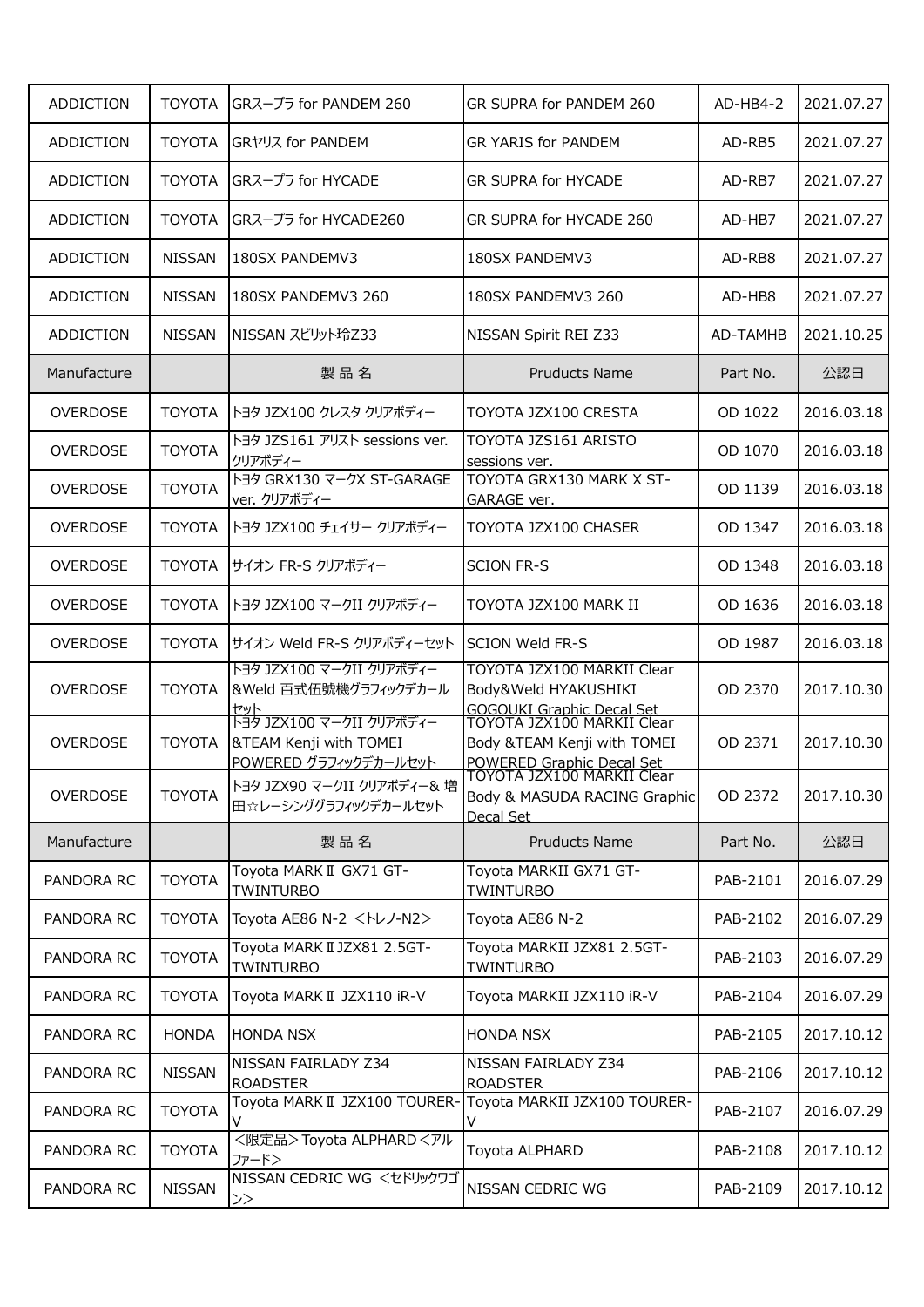| PANDORA RC | <b>NISSAN</b> | NISSAN SILEIGHTY S15 <シルエイ<br>ティS15>                                     | NISSAN SILEIGHTY S15                    | PAB-2110 | 2016.07.29 |
|------------|---------------|--------------------------------------------------------------------------|-----------------------------------------|----------|------------|
| PANDORA RC | <b>NISSAN</b> | NISSAN SILEIGHTY S13 <シルエイ<br>F1S13>                                     | NISSAN SILEIGHTY S13                    | PAB-2111 | 2016.07.29 |
| PANDORA RC | <b>NISSAN</b> | NISSAN PULSAR <パルサーGTI-R                                                 | NISSAN PULSAR GTI-R                     | PAB-2112 | 2017.10.12 |
| PANDORA RC | <b>NISSAN</b> | NISSAN LAUREL C35 <d-レル></d-レル>                                          | NISSAN LAUREL C35                       | PAB-2113 | 2016.07.29 |
| PANDORA RC | <b>NISSAN</b> | NISSAN CEFIRO A31 <セフィーロ>                                                | NISSAN CEFIRO A31                       | PAB-2114 | 2016.07.29 |
| PANDORA RC | <b>NISSAN</b> | NISSAN SKYLINE V35 <スカイライン                                               | <b>NISSAN SKYLINE V35</b>               | PAB-2117 | 2017.10.12 |
| PANDORA RC | <b>NISSAN</b> | NISSAN SUNNY B310 <サニー>                                                  | NISSAN SUNNY B310                       | PAB-2118 | 2016.07.29 |
| PANDORA RC | <b>NISSAN</b> | NISSAN FAIRLADY Z <240ZG>                                                | NISSAN FAIRLADY Z [240ZG]               | PAB-2119 | 2017.10.12 |
| PANDORA RC | <b>TOYOTA</b> | Toyota SPRINTER TRUENO AE86                                              | Toyota SPRINTER TRUENO AE86             | PAB-2120 | 2016.07.29 |
| PANDORA RC | MAZDA         | MAZDA RX-7 FC3S くサバンナ>                                                   | MAZDA RX-7 FC3S [savanna]               | PAB-2121 | 2016.07.29 |
| PANDORA RC | MAZDA         | MAZDA RX-7 FD3S <アンフィニ>                                                  | MAZDA RX-7 FD3S [efini]                 | PAB-2122 | 2016.07.29 |
| PANDORA RC | <b>NISSAN</b> | NISSAN SILVIA S13 <シルビア>                                                 | NISSAN SILVIA S13                       | PAB-2123 | 2016.07.29 |
| PANDORA RC | <b>TOYOTA</b> | Toyota VELLFIRE <ヴェルファイア>                                                | Toyota VELLFIRE                         | PAB-2124 | 2017.10.12 |
| PANDORA RC | <b>NISSAN</b> | NISSAN SILVIA S15 <シルビア<br>Spec-R>                                       | NISSAN SILVIA S15 Spec-R                | PAB-2125 | 2016.07.29 |
| PANDORA RC | <b>NISSAN</b> | NISSAN one-via <ワンビア-240SX                                               | NISSAN one-via [240SX]                  | PAB-2126 | 2016.07.29 |
| PANDORA RC | <b>TOYOTA</b> | Toyota COROLLA KE70 <カローラ                                                | Toyota COROLLA KE70                     | PAB-2127 | 2016.07.29 |
| PANDORA RC | <b>TOYOTA</b> | Toyota CHASER JZX100<br>TOURER-V                                         | Toyota CHASER JZX100<br><b>TOURER-V</b> | PAB-2128 | 2016.07.29 |
| PANDORA RC | <b>NISSAN</b> | NISSAN SKYLINE <r32 gt-r=""></r32>                                       | NISSAN SKYLINE [R32 GT-R]               | PAB-2129 | 2016.07.29 |
| PANDORA RC | <b>NISSAN</b> | NISSAN SKYLINE <r33 gt-r=""></r33>                                       | NISSAN SKYLINE [R33 GT-R]               | PAB-2130 | 2016.07.29 |
| PANDORA RC | <b>NISSAN</b> | NISSAN SKYLINE <r34 gt-rv-<br="">spec <math>\mathbb{I}</math> &gt;</r34> | NISSAN SKYLINE [R34 GT-RV-<br>specII]   | PAB-2131 | 2016.07.29 |
| PANDORA RC | <b>NISSAN</b> | NISSAN GT-R <r35></r35>                                                  | NISSAN GT-R [R35]                       | PAB-2132 | 2016.07.29 |
| PANDORA RC | <b>NISSAN</b> | NISSAN FAIRLADY Z <z34></z34>                                            | NISSAN FAIRLADY [Z34]                   | PAB-2133 | 2016.07.29 |
| PANDORA RC | <b>NISSAN</b> | NISSAN SKYLINE 4DR <r32-4ドア<br>セダン&gt;</r32-4ドア<br>                      | NISSAN SKYLINE 4DR [R32-4dr<br>sedan]   | PAB-2134 | 2016.07.29 |
| PANDORA RC | <b>TOYOTA</b> | Toyota SUPRA JZA80 <スープラ >                                               | Toyota SUPRA JZA80                      | PAB-2135 | 2016.07.29 |
| PANDORA RC | <b>SUBARU</b> | SUBARU IMPREZA WG <gf8></gf8>                                            | SUBARU IMPREZA WG [GF8]                 | PAB-2136 | 2016.07.29 |
| PANDORA RC | <b>SUBARU</b> | SUBARU IMPREZA <22B-STi>                                                 | SUBARU IMPREZA [22B-STi]                | PAB-2137 | 2016.07.29 |
| PANDORA RC | <b>TOYOTA</b> | Toyota ARISTO JZS161 <アリスト>                                              | Toyota ARISTO JZS161                    | PAB-2138 | 2017.10.12 |
| PANDORA RC | <b>LEXUS</b>  | <b>LEXUS LFA</b>                                                         | LEXUS LFA                               | PAB-2139 | 2016.07.29 |
| PANDORA RC | <b>NISSAN</b> | NISSAN CIMA F50 <シーマ>                                                    | NISSAN CIMA F50                         | PAB-2140 | 2017.10.12 |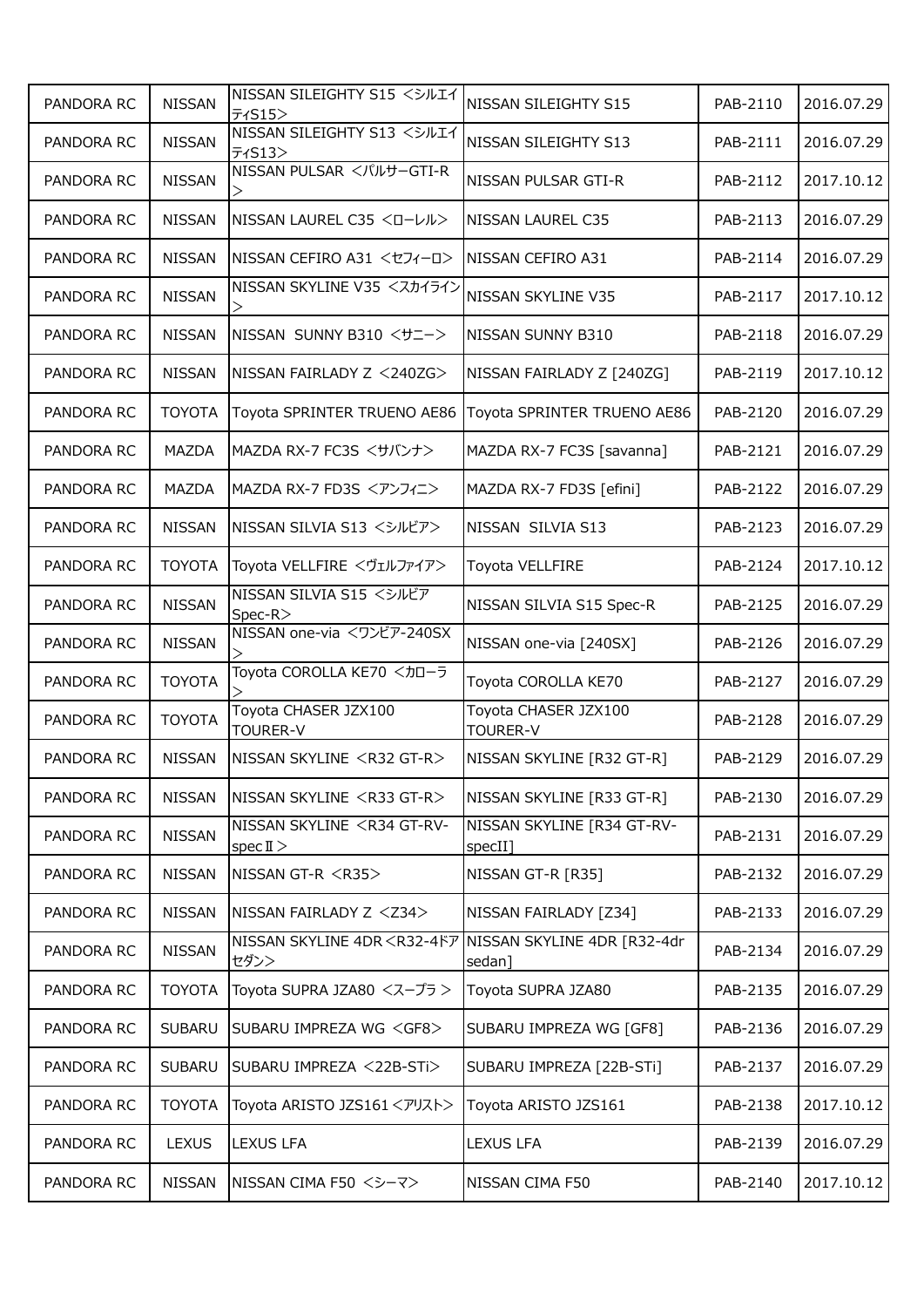| PANDORA RC | <b>SUBARU</b>         | SUBARU IMPREZA <gdb></gdb>                                                                                                               | SUBARU IMPREZA [GDB]                                                                                  | PAB-2141 | 2016.07.29 |
|------------|-----------------------|------------------------------------------------------------------------------------------------------------------------------------------|-------------------------------------------------------------------------------------------------------|----------|------------|
| PANDORA RC | <b>TOYOTA</b>         | Toyota STARLET KP61 <スターレット                                                                                                              | Toyota STARLET KP61                                                                                   | PAB-2142 | 2016.07.29 |
| PANDORA RC | <b>ISUZU</b>          | ISUZU BELLETT <ベレット>                                                                                                                     | <b>ISUZU BELLETT</b>                                                                                  | PAB-2143 | 2016.07.29 |
| PANDORA RC | <b>NISSAN</b>         | NISSAN SUNNY B110 <4ドアセダン                                                                                                                | NISSAN SUNNY B110                                                                                     | PAB-2144 | 2016.07.29 |
| PANDORA RC | <b>NISSAN</b>         | NISSAN SKYLINE ER34-4DR<4F<br>$\n  T$                                                                                                    | NISSAN SKYLINE ER34-4DR                                                                               | PAB-2145 | 2016.07.29 |
| PANDORA RC | <b>TOYOTA</b>         | Toyota CRESTA GX71 <クレスタ>                                                                                                                | Toyota CRESTA GX71                                                                                    | PAB-2146 | 2016.07.29 |
| PANDORA RC | <b>NISSAN</b>         | NISSAN 180SX <origin公認></origin公認>                                                                                                       | NISSAN 180SX [ORIGIN Official<br>Recognize]                                                           | PAB-2147 | 2016.05.26 |
| PANDORA RC | <b>NISSAN</b>         | NISSAN SILVIA S15 <origin公<br>認&gt;</origin公<br>                                                                                         | NISSAN SILVIA S15 [ORIGIN<br>Official Recognize]                                                      | PAB-2148 | 2016.05.26 |
| PANDORA RC | HI                    | MITSUBIS MITSUBISHI LANCER EX <ランタボ                                                                                                      | MITSUBISHI LANCER EX                                                                                  | PAB-2149 | 2016.07.29 |
| PANDORA RC | HI                    | MITSUBIS MITSUBISHI STARION <スタリオン                                                                                                       | MITSUBISHI STARION                                                                                    | PAB-2150 | 2017.10.12 |
| PANDORA RC | <b>NISSAN</b>         | <b>NISSAN SILVIA S13 <origin公< b=""><br/>認&gt;</origin公<></b>                                                                            | NISSAN SILVIA S13 [ORIGIN<br>Official Recognize]                                                      | PAB-2151 | 2016.05.26 |
| PANDORA RC | <b>TOYOTA</b>         | Toyota CARINA A63 <ハコカリ>                                                                                                                 | Toyota CARINA A63                                                                                     | PAB-2152 | 2016.07.29 |
| PANDORA RC | <b>TOYOTA</b>         | Toyota SOARER Z20 <ソアラ>                                                                                                                  | Toyota SOARER Z20                                                                                     | PAB-2153 | 2016.07.29 |
| PANDORA RC | <b>MITSUBIS</b><br>HI | MITSUBISHI GTO                                                                                                                           | MITSUBISHI GTO                                                                                        | PAB-2154 | 2017.10.12 |
| PANDORA RC | <b>NISSAN</b>         | NISSAN LAUREL C33 <d-レル></d-レル>                                                                                                          | <b>NISSAN LAUREL C33</b>                                                                              | PAB-2155 | 2016.07.29 |
| PANDORA RC | <b>TOYOTA</b>         | 公認>                                                                                                                                      | Toyota CHASER JZX100 <origin [origin<br="" chaser="" jzx100="" toyota="">Official Recognize]</origin> | PAB-2156 | 2016.05.26 |
| PANDORA RC | <b>MITSUBIS</b><br>HI | MITSUBISHI LANCER EvolutionX                                                                                                             | MITSUBISHI LANCER EvolutionX                                                                          | PAB-2157 | 2016.07.29 |
| PANDORA RC | <b>HONDA</b>          | HONDA CIVIC EF9 <シビック>                                                                                                                   | <b>HONDA CIVIC EF9</b>                                                                                | PAB-2158 | 2016.07.29 |
| PANDORA RC | <b>TOYOTA</b>         | Toyota KE70-VAN <カローラ バン>                                                                                                                | Toyota KE70-VAN                                                                                       | PAB-2159 | 2016.07.29 |
| PANDORA RC | <b>MAZDA</b>          | MAZDA RX-7 FC3S <bn sports公<br="">認&gt;</bn>                                                                                             | MAZDA RX-7 FC3S [BN Sport<br>Official Recognize]                                                      | PAB-2160 | 2016.05.26 |
| PANDORA RC | <b>NISSAN</b>         | NISSAN HCR32 GTS-t <bn<br>Sports公認&gt;</bn<br>                                                                                           | NISSAN HCR32 GTS-t [BN Sport<br>Official Recognize]                                                   | PAB-2161 | 2016.05.26 |
| PANDORA RC |                       | SILEIGHTY-S13 <bn sports公認<="" td=""><td>SILEIGHTY-S13 [BN Sport<br/>Official Recognize]</td><td>PAB-2162</td><td>2016.05.26</td></bn>   | SILEIGHTY-S13 [BN Sport<br>Official Recognize]                                                        | PAB-2162 | 2016.05.26 |
| PANDORA RC | <b>NISSAN</b>         | NISSAN 240SX ワンビア <origin公 240sx="" [origin="" nissan="" official<br="">認&gt;</origin公>                                                  | Recognize]                                                                                            | PAB-2163 | 2016.05.26 |
| PANDORA RC | <b>TOYOTA</b>         | Toyota Probox <プロボックス>                                                                                                                   | Toyota Probox                                                                                         | PAB-2164 | 2016.07.29 |
| PANDORA RC | <b>NISSAN</b>         | NISSAN SILVIA S14 <bn sports<br="">公認&gt;</bn>                                                                                           | NISSAN SILVIA S14 [BN Sport<br>Official Recognize]                                                    | PAB-2165 | 2016.05.26 |
| PANDORA RC | <b>NISSAN</b>         | NISSAN SKYLINE ECR33 <bn<br>Sports公認&gt;</bn<br>                                                                                         | NISSAN SKYLINE ECR33 [BN<br>Sport Official Recognize]                                                 | PAB-2166 | 2016.05.26 |
| PANDORA RC | <b>TOYOTA</b>         | Toyota ALTEZZA <bn sports公認<="" td=""><td>Toyota ALTEZZA [BN Sport<br/>Official Recognize]</td><td>PAB-2167</td><td>2016.05.26</td></bn> | Toyota ALTEZZA [BN Sport<br>Official Recognize]                                                       | PAB-2167 | 2016.05.26 |
| PANDORA RC | <b>TOYOTA</b>         | Toyota AE86 COROLLA LEVIN<br>2Dr                                                                                                         | Toyota AE86 COROLLA LEVIN<br>2Dr                                                                      | PAB-2168 | 2016.07.29 |
| PANDORA RC | <b>NISSAN</b>         | NISSAN LAUREL C34 <ローレル>                                                                                                                 | NISSAN LAUREL C34                                                                                     | PAB-2169 | 2017.10.12 |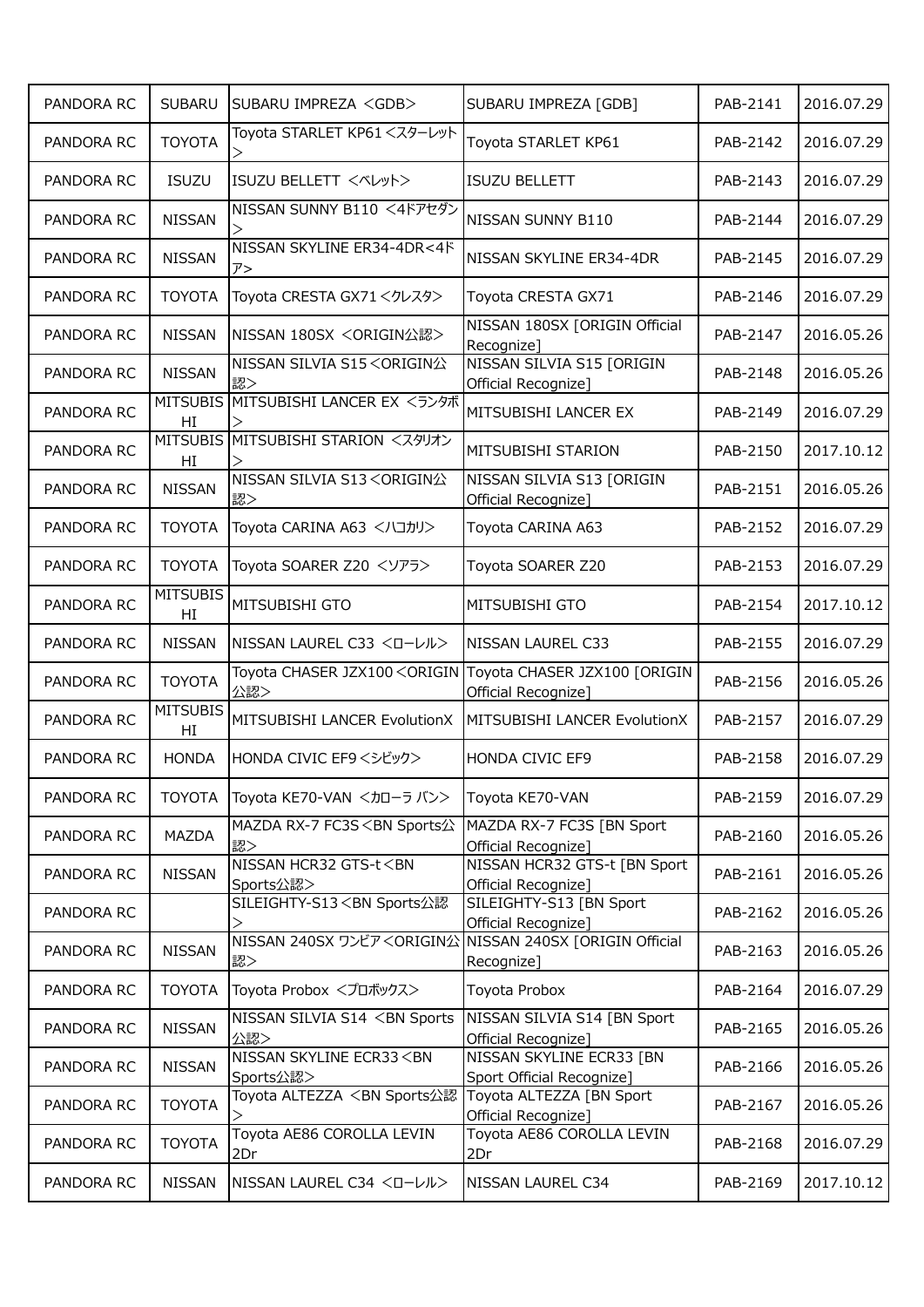| PANDORA RC | <b>TOYOTA</b> | Toyota MARK II JZX81 <ver.2></ver.2>                                                                                                 | Toyota MARKII JZX81 [ver.2]                               | PAB-2170 | 2017.10.12 |
|------------|---------------|--------------------------------------------------------------------------------------------------------------------------------------|-----------------------------------------------------------|----------|------------|
| PANDORA RC | <b>NISSAN</b> | NISSAN CEFIRO A31 < A U T E C<br>H >                                                                                                 | NISSAN CEFIRO A31 [AUTECH]                                | PAB-2171 | 2017.10.12 |
| PANDORA RC | <b>NISSAN</b> | NISSAN SILVIA S14後期く<br>ORIGIN公認>                                                                                                    | NISSAN SILVIA S14 [ORIGIN<br>Official recognition]        | PAB-2172 | 2017.10.12 |
| PANDORA RC | <b>TOYOTA</b> | Toyota MARK II JZX90                                                                                                                 | Toyota MARKII JZX90                                       | PAB-2173 | 2017.10.12 |
| PANDORA RC | <b>TOYOTA</b> | Toyota CELICA 1600GT くダルマ/セ<br>リカ>                                                                                                   | Toyota CELICA 1600GT                                      | PAB-2174 | 2017.10.12 |
| PANDORA RC |               | DATSUN 510BLUE BIRD <ブルー<br>バード>                                                                                                     | DATSUN 510BLUE BIRD                                       | PAB-2175 | 2017.10.12 |
| PANDORA RC | <b>TOYOTA</b> | Toyota AE86 SPRINTER TRUENO<br>2DR                                                                                                   | Toyota AE86 SPRINTER TRUENO<br>2DR                        | PAB-2176 | 2017.10.12 |
| PANDORA RC | <b>TOYOTA</b> | Toyota AE86 COROLLA LEVIN<br>3DR                                                                                                     | Toyota AE86 COROLLA LEVIN<br>3DR                          | PAB-2177 | 2017.10.12 |
| PANDORA RC | <b>TOYOTA</b> | Toyota AE86 SPRINTER TRUENO<br>3DR                                                                                                   | Toyota AE86 SPRINTER TRUENO<br>3DR                        | PAB-2178 | 2017.10.12 |
| PANDORA RC | <b>HONDA</b>  | Honda CIVIC Si <ワンダーシビック>                                                                                                            | Honda CIVIC Si [wonder civic]                             | PAB-2179 | 2017.10.12 |
| PANDORA RC | <b>HONDA</b>  | Honda S2000                                                                                                                          | Honda S2000                                               | PAB-2180 | 2017.10.12 |
| PANDORA RC | MAZDA         | MAZDA MX5 ユーノスロードスター                                                                                                                 | MAZDA MX5 EUNOS ROADSTER                                  | PAB-2181 | 2017.10.12 |
| PANDORA RC | <b>TOYOTA</b> | Toyota STARLET KP61後期 <ス<br>ターレット>                                                                                                   | Toyota STARLET KP61<br>[STARLET]                          | PAB-2182 | 2018.03.03 |
| PANDORA RC | MAZDA         | MAZDA RX-7 SA22C <サバンナ>                                                                                                              | MAZDA RX-7 SA22C [savanna]                                | PAB-2183 | 2018.03.03 |
| PANDORA RC | <b>NISSAN</b> | NISSAN 180SX <bn sports公認<="" td=""><td>NISSAN 180SX [BN Sport Official<br/>Recognize]</td><td>PAB-2184</td><td>2018.03.03</td></bn> | NISSAN 180SX [BN Sport Official<br>Recognize]             | PAB-2184 | 2018.03.03 |
| PANDORA RC | <b>NISSAN</b> | NISSAN シルビア S15 <bn sports<br="">公認&gt;</bn>                                                                                         | NISSAN Silvia S15 [BN Sport<br>Official Recognize]        | PAB-2185 | 2018.04.18 |
| PANDORA RC | <b>NISSAN</b> | NISSAN Silvia S13 <bn sport公<br="">認&gt;</bn>                                                                                        | NISSAN Silvia S13 [BN Sport<br>Official Recognize]        | PAB-2186 | 2018.08.22 |
| PANDORA RC | <b>SUBARU</b> | <b>SUBARU WRX STI</b>                                                                                                                | SUBARU WRX STI                                            | PAB-2187 | 2018.08.22 |
| PANDORA RC | <b>HONDA</b>  | HONDA CIVIC EK9 TYPE-R                                                                                                               | HONDA CIVIC EK9 TYPE-R                                    | PAB-2188 | 2018.08.22 |
| PANDORA RC | <b>TOYOTA</b> | Toyota カローラレビン TE27                                                                                                                  | Toyota COROLLA LEVIN TE27                                 | PAB-2189 | 2019.08.05 |
| PANDORA RC | <b>NISSAN</b> | NISSAN セドリック セダン Y31                                                                                                                 | NISSAN CEDRIC SEDAN Y31                                   | PAB-2190 | 2019.08.05 |
| PANDORA RC | <b>LEXUS</b>  | <b>LEXUS LC</b>                                                                                                                      | <b>LEXUS LC</b>                                           | PAB-2191 | 2019.08.05 |
| PANDORA RC | <b>NISSAN</b> | NISSAN シルビア S14前期 く<br>ORIGIN公認>                                                                                                     | NISSAN SILVIA S14 [ORIGIN<br>Official recognition]        | PAB-2192 | 2019.08.05 |
| PANDORA RC | <b>TOYOTA</b> | Toyota セリカXX A60                                                                                                                     | Toyota CELICA XX A60                                      | PAB-2193 | 2019.08.05 |
| PANDORA RC | <b>NISSAN</b> | NISSAN 180SX 風神 <origin公<br>認&gt;</origin公<br>                                                                                       | NISSAN 180SX FUJIN [ORIGIN<br>Official recognition]       | PAB-2194 | 2019.08.05 |
| PANDORA RC | <b>NISSAN</b> | NISSAN シルビア S15 雷神 く<br>ORIGIN公認>                                                                                                    | NISSAN SILVIA S15 RAIJIN<br>[ORIGIN Official recognition] | PAB-2195 | 2019.08.07 |
| PANDORA RC | <b>TOYOTA</b> | Toyota マークⅡ G X 71 <ver.2></ver.2>                                                                                                   | Toyota MRRK II GX71[ver.2]                                | PAB-2196 | 2019.11.16 |
| PANDORA RC | <b>TOYOTA</b> | Toyota チェイサー J Z X 100 <bn<br>Sports公認&gt;</bn<br>                                                                                   | Toyota CHASER JZX100 [BN<br>Sports Official Recognize]    | PAB-2197 | 2019.11.16 |
| PANDORA RC | MAZDA         | MAZDA RX-7 FD3S <bn sport公<br="">認&gt;</bn>                                                                                          | MAZDA RX-7 FD3S [BN Sport<br>Official Recognize]          | PAB-2198 | 2020.09.18 |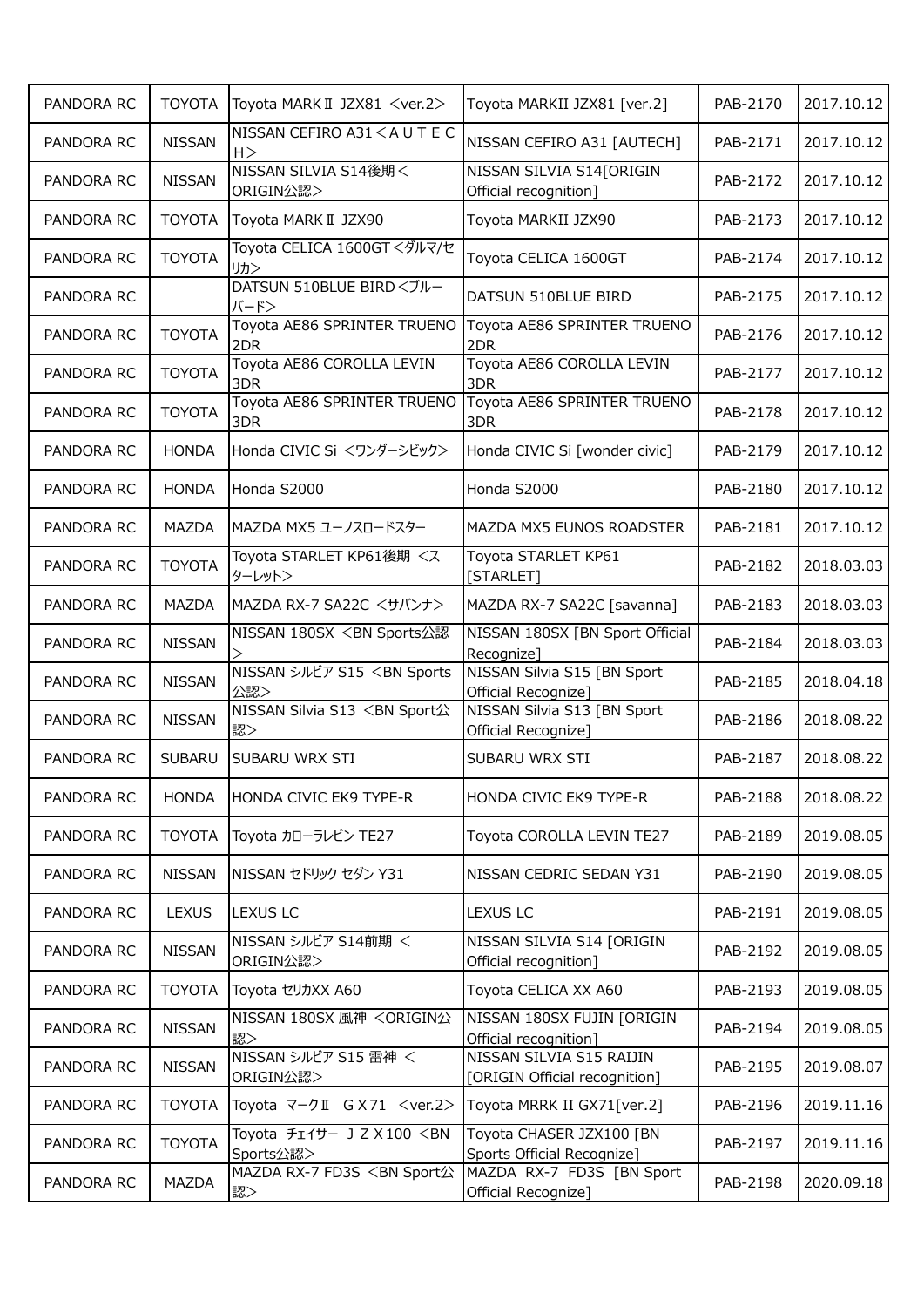| PANDORA RC  | <b>TOYOTA</b> | Toyota 86 ZN6 <bn sport公認=""></bn>            | Toyota 86 ZN6 [BN Sport<br>Official Recognize]         | PAB-2199  | 2020.09.18 |
|-------------|---------------|-----------------------------------------------|--------------------------------------------------------|-----------|------------|
| PANDORA RC  | <b>TOYOTA</b> | Toyota アリスト JZS161 <bn<br>Sport公認&gt;</bn<br> | Toyota ARISTO JZS161 [BN<br>Sport Official Recognize]  | PAB-2200  | 2020.09.18 |
| PANDORA RC  | <b>TOYOTA</b> | Toyota マークⅡ JZX100 <bn<br>Sport公認&gt;</bn<br> | Toyota MARK II JZX100 [BN<br>Sport Official Recognize] | PAB-2201  | 2020.09.18 |
| PANDORA RC  | <b>TOYOTA</b> | Toyota GR スープラ A90 <gt4></gt4>                | Toyota GR SUPRA A90 <gt4></gt4>                        | PAB-2202  | 2020.09.18 |
| PANDORA RC  | <b>NISSAN</b> | NISSAN スカイライン HT 2000GT-R<br>(KPGC10)CUSTOM   | NISSAN SKYLINE HT 2000GT-R<br>(KPGC10)CUSTOM           | PAB-2203  | 2021.10.06 |
| PANDORA RC  | <b>TOYOTA</b> | Toyota 2000GT                                 | Toyota 2000GT                                          | PAB-2204  | 2021.10.06 |
| PANDORA RC  | <b>TOYOTA</b> | Toyota ハイラックス (HILUX RN80)                    | Toyota HILUX RN80                                      | PAB-2205  | 2021.10.06 |
| PANDORA RC  | <b>TOYOTA</b> | Toyota プリウス<br>(ZVW50)                        | Toyota PRIUS (ZVW50)                                   | PAB-2206  | 2021.10.06 |
| PANDORA RC  | <b>NISSAN</b> | GT-R R35 BLS <bn sport公認=""></bn>             | GT-R R35 BLS[BN Sport Official<br>Recognize]           | PAB-2207  | 2022.6.10  |
| PANDORA RC  | <b>TOYOTA</b> | TUNDRA <honeyd公認></honeyd公認>                  | TUNDRA [honeyD Recognize]                              | PAB-2208  | 2022.6.10  |
| Manufacture |               | 製品名                                           | <b>Pruducts Name</b>                                   | Part No.  | 公認日        |
| ReveD       | <b>NISSAN</b> | Nissan 180SX Wisteria                         | Nissan 180SX Wisteria                                  | DB-180SXW | 2021.05.19 |
| Manufacture |               | 製品名                                           | <b>Pruducts Name</b>                                   | Part No.  | 公認日        |
| R31 HOUSE   | <b>NISSAN</b> | R31 SKYLINE GTS-R クリアボディ                      | R31 SKYLINE GTS-R Clear Body                           | R31W277   | 2017.06.21 |
| R31 HOUSE   | <b>NISSAN</b> | S15シルビア D-MAX                                 | S15 SILVIA D-MAX                                       | R31W368   | 2018.03.02 |
| R31 HOUSE   | <b>NISSAN</b> |                                               | R31SKYLINE G-POWER CONCEPT R31SKYLINE G-POWER CONCEPT  | R31W391   | 2019.10.09 |
| R31 HOUSE   | <b>NISSAN</b> | R31SKYLINE WAGON ボディ                          | R31SKYLINE WAGON Body                                  | R31W401   | 2019.10.09 |
| R31 HOUSE   | <b>NISSAN</b> | R31SKYLINE R31ハウス ガイア                         | R31SKYLINE R31HOUSE GAIA                               | R31W404   | 2019.10.09 |
| R31 HOUSE   | <b>NISSAN</b> | R31SKYLINE R31HOUSE CHAOS                     | R31SKYLINE R31HOUSE CHAOS                              | R31W412   | 2019.10.09 |
| R31 HOUSE   | <b>NISSAN</b> | シバタ ギガス インフィニィQ60                             | SHIBATA GIGAS INFINITY Q60                             | R31W414   | 2020.07.03 |
| R31 HOUSE   | <b>NISSAN</b> | SHIBATA INFINITI Q60 D1GP                     | SHIBATA INFINITI Q60 D1GP                              | R31W423   | 2021.10.06 |
| R31 HOUSE   | <b>NISSAN</b> | D-MAX S15 SILVIA RACING<br><b>SPEC</b>        | D-MAX S15 SILVIA RACING<br><b>SPEC</b>                 | R31W425   | 2022.6.10  |
| R31 HOUSE   | <b>NISSAN</b> | D-MAX 180SX DRIFT SPEC                        | D-MAX 180SX DRIFT SPEC                                 | R31W429   | 2022.6.10  |
| Manufacture |               | 製品名                                           | <b>Pruducts Name</b>                                   | Part No.  | 公認日        |
| YOKOMO      | <b>BMW</b>    | VERTICE BMW TE382                             | <b>VERTICE BMW TE382</b>                               | SD-382BS  | 2016.03.15 |
| YOKOMO      | MAZDA         | APEX FD3S RX-7                                | APEX FD3S RX-7                                         | SD-APSA   | 2016.03.15 |
| YOKOMO      | MAZDA         | FC3S ストリート バージョン ボディセット                       | <b>FC3S STREET VERSION</b>                             | SD-FC3SBS | 2016.03.15 |
| YOKOMO      | MAZDA         | M7 ADVAN MAX 織戸86                             | M7 ADVAN MAX ORIDO 86                                  | SD-M786SA | 2016.03.15 |
| YOKOMO      | MAZDA         | M7 RE雨宮 TOYO D1-7                             | M7 RE AMEMIYA TOYO D1-7                                | SD-REA7SA | 2016.03.15 |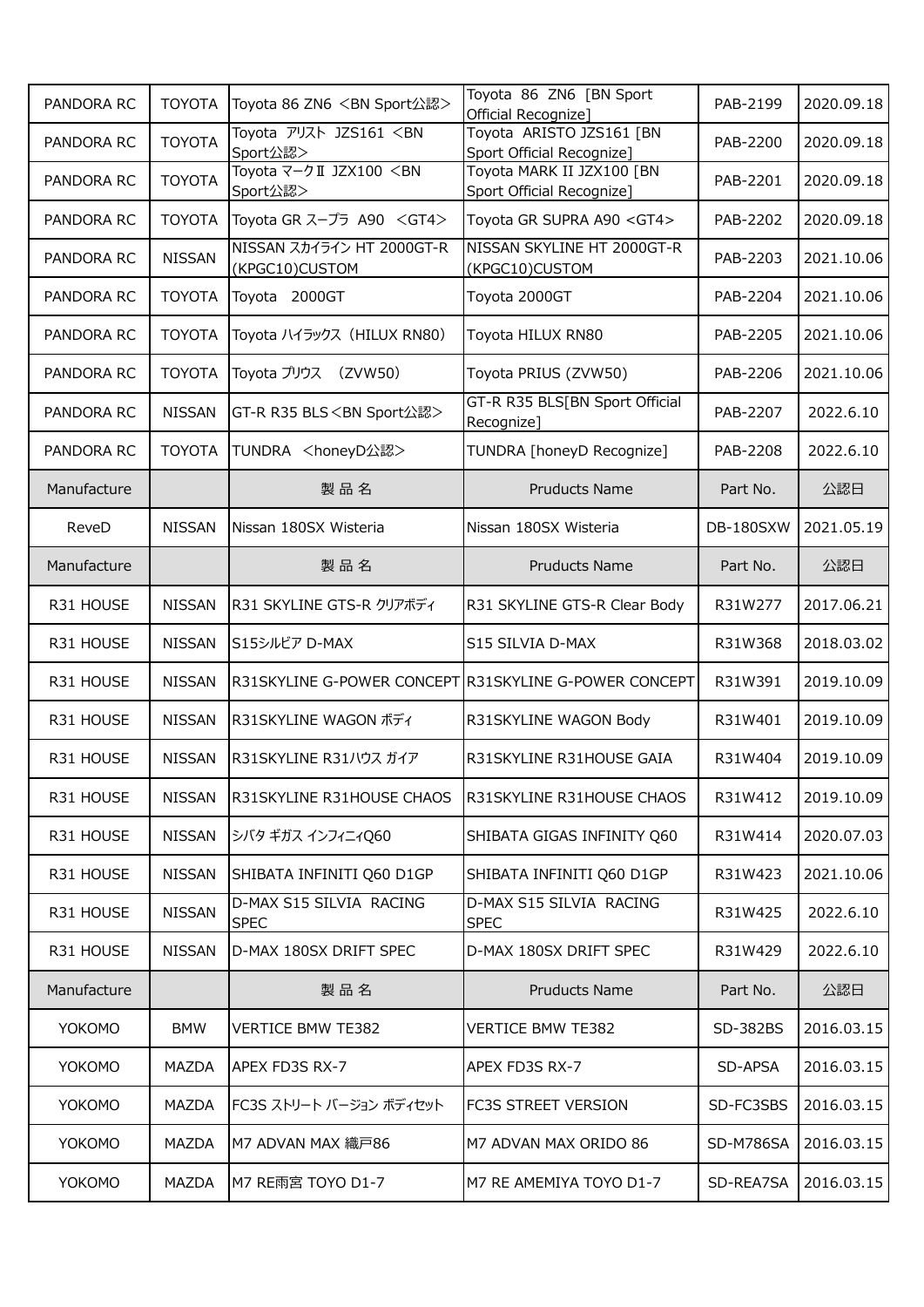| <b>YOKOMO</b> | <b>MAZDA</b>          | RX-7 FD ボディセット                           | RX-7 FD                                     | SD-REASA       | 2016.03.15 |
|---------------|-----------------------|------------------------------------------|---------------------------------------------|----------------|------------|
| YOKOMO        | MAZDA                 | チーム侍 プロジェクト FC3S                         | <b>TEAM SAMURAI PROJECT FC3S</b>            | SD-TSFCSA      | 2016.03.15 |
| <b>YOKOMO</b> | <b>MITSUBIS</b><br>HI | YUKE'S CUSCO ランエボ X                      | YUKE'S CUSCO LANCER<br><b>EVOLUTION X</b>   | SD-EVXSA       | 2016.03.15 |
| YOKOMO        | <b>NISSAN</b>         | SPEED S14 ボディセット                         | SPEED S14                                   | SD-1093BS      | 2016.03.15 |
| YOKOMO        | <b>NISSAN</b>         | NISSN 180 ストリート バージョン ボディ<br>セット         | NISSN 180 STREET VERSION                    | SD-180BS       | 2016.03.15 |
| YOKOMO        | <b>NISSAN</b>         | G/Y レーシング Bee☆RB324R                     | G/Y RACING Bee☆RB324R                       | SD-B324BS      | 2016.03.15 |
| YOKOMO        | <b>NISSAN</b>         | ダンロップ ER34 ボディセット                        | <b>DUNLOP ER34</b>                          | SD-BLDSA       | 2016.03.15 |
| YOKOMO        | <b>NISSAN</b>         | Team BOSS / ポテンザS15                      | Team BOSS / POTENZA S15                     | SD-BS15SA      | 2016.03.15 |
| YOKOMO        | <b>NISSAN</b>         | C33 ローレル ボディセット                          | C33 LAUREL                                  | SD-C33BSA      | 2016.03.15 |
| YOKOMO        | <b>NISSAN</b>         | ワンダー C35 ローレル 春山                         | <b>WONDER C35 LAUREL</b><br><b>HARUYAMA</b> | SD-C35BS       | 2016.03.15 |
| <b>YOKOMO</b> | <b>NISSAN</b>         | DUNLOP / 古口パワー180SX                      | <b>DUNLOP / KOGUCHI POWER</b><br>180SX      | SD-DKPSA       | 2016.03.15 |
| <b>YOKOMO</b> | <b>NISSAN</b>         | ADVAN ワンビア ボディセット                        | <b>ADVAN ONEVIA</b>                         | SD-DM13SA      | 2016.03.15 |
| <b>YOKOMO</b> | <b>NISSAN</b>         | グレッディ35RX SPEC-D (GT-R)                  | GREDDY 35RX Spec-D(GT-R)                    | SD-GR35BS      | 2016.03.15 |
| YOKOMO        | <b>NISSAN</b>         | HIPER シルビア ボディセット                        | <b>HIPER SILVIA</b>                         | SD-HKSSA       | 2016.03.15 |
| YOKOMO        | <b>NISSAN</b>         | KEI OFFICE S15 シルビア                      | <b>KEI OFFICE S15 SILVIA</b>                | SD-KOBS        | 2016.03.15 |
| YOKOMO        | <b>NISSAN</b>         | PS13 シルビア ボディセット                         | PS13 SILVIA                                 | SD-PS13SA      | 2016.03.15 |
| <b>YOKOMO</b> | <b>NISSAN</b>         | 460パワー S14 シルビア                          | 460 POWER S14 SILVIA                        | SD-S144BSA     | 2016.03.15 |
| YOKOMO        | <b>NISSAN</b>         | ストリート バージョン (S15) ボディセット                 | STREET VERSION (S15)                        | SD-S15BS       | 2016.03.15 |
| YOKOMO        | <b>NISSAN</b>         | トラスト S15 シルビア ボディ                        | TRUST S15 SILVIA                            | SD-TRBS        | 2016.03.15 |
| YOKOMO        | <b>NISSAN</b>         | TOP SECRET S15シルビア ボディ                   | TOP SECRET S15 SILVIA                       | SD-TSBC        | 2016.03.15 |
| YOKOMO        | <b>NISSAN</b>         | TOYO S15 ボディセット                          | <b>TOYO S15</b>                             | SD-TY15SA      | 2016.03.15 |
| YOKOMO        | <b>NISSAN</b>         | チーム TOYO / GPスポーツ 180SX                  | TEAM TOYO / GP SPORTS 180SX                 | SD-TY18BSA     | 2016.03.15 |
| YOKOMO        | <b>NISSAN</b>         | ORC Z33 ボディセット                           | ORC Z33                                     | SD-Z33SA       | 2016.03.15 |
| YOKOMO        | <b>SUBARU</b>         | YUKE'S CUSCO インプレッサ                      | YUKE'S CUSCO IMPREZA                        | SD-GDBBS       | 2016.03.15 |
| YOKOMO        | <b>SUBARU</b>         | YUKE'S SYMS インプレッサ                       | YUKE'S SYMS IMPREZA                         | SD-GDBFBS      | 2016.03.15 |
| YOKOMO        | <b>TOYOTA</b>         | DRoo-P ヤマサ ヨコハマ SC430                    | DRoo-P YAMASA YOKOHAMA<br>SC430             | SD-430SA       | 2016.03.15 |
| YOKOMO        | <b>TOYOTA</b>         | 林渡 AE86 レビン D1スペック                       | HAYASHI WATARU AE86 LEVIN<br>D1 SPEC        | SD-86LSA       | 2016.03.15 |
| YOKOMO        | <b>TOYOTA</b>         | トヨタ JZX90 Mk II ボディ(& ボディセッ<br>$\ket{b}$ | TOYOTA JZX90 Mk II                          | <b>SD-90BS</b> | 2016.03.15 |
| YOKOMO        | <b>TOYOTA</b>         | AE86 ストリート バージョン                         | AE86 STREET VERSION                         | SD-AE86BS      | 2016.03.15 |